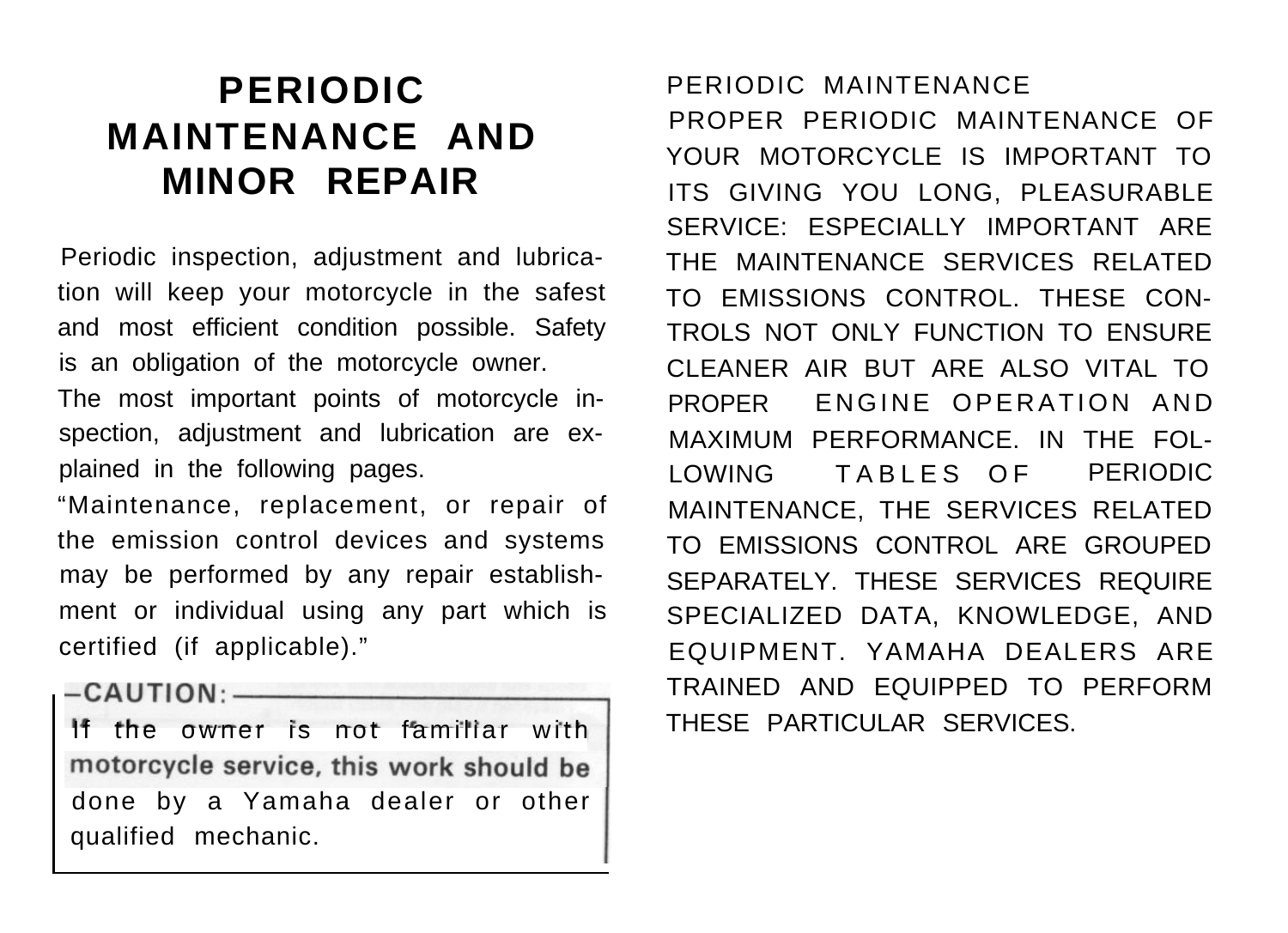#### Tool **kit**

**The service information included** in this manual is intended to provide you, the owner. with the necessary information for completing some of your own preventive maintenance and minor repairs. The tools provided in the owner's tool kit are sufficient for most of these purposes. except that a torque wrench is also necessary to properly tighten nuts and bolts.



 $NOTF: -$ 

If you do not have a torque wrench available during a service operation requiring one, take your motorcycle to a Yamaha dealer or other qualified mechanic to check the torque settings and adjust them as necessary.

 $-WARNING:$   $\longrightarrow$ 

Modifications to this motorcycle not approved by Yamaha may **cause loss of performance, excessive emissions can render it unsafe for use. Consult your Yamaha dealer or other qualified mechanic before attempting any changes.**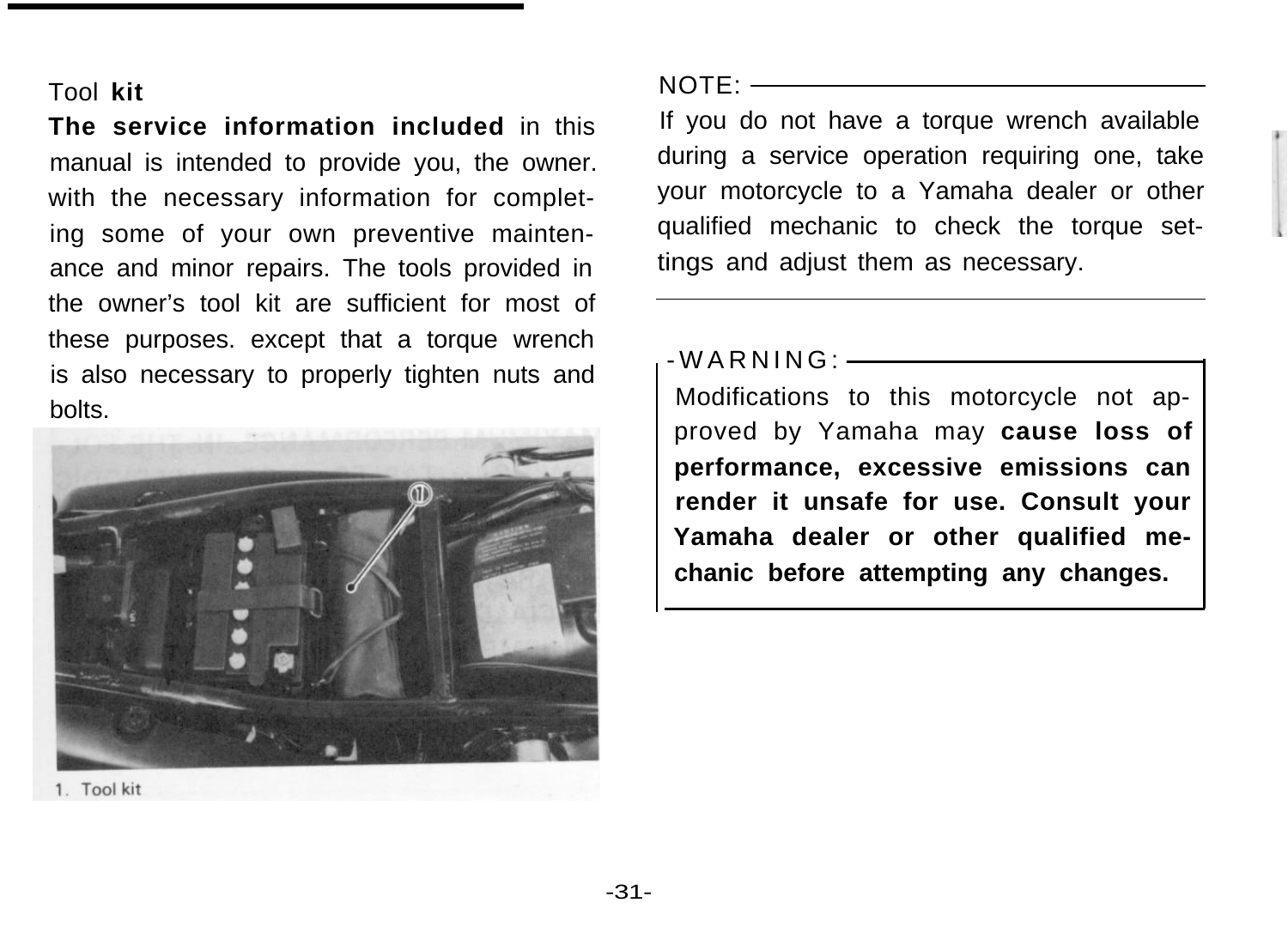# **PERIODIC MAINTENANCE EMISSION CONTROL SYSTEM**

|                |                                 |                                                                                      | Initial break-in                               |                                                   | Thereafter every                                  |                                                         |  |
|----------------|---------------------------------|--------------------------------------------------------------------------------------|------------------------------------------------|---------------------------------------------------|---------------------------------------------------|---------------------------------------------------------|--|
| N <sub>0</sub> | Item                            | Remarks                                                                              | 1,000 km<br>$(600 \; \text{mi})$<br>or 1 month | 5,000 km<br>$(3,000 \; \text{mi})$<br>or 7 months | 4.000 km<br>$(2.500 \; \text{mi})$<br>or 6 months | 8,000 km<br>$(5.000 \text{ mi})$<br>or 12 months        |  |
| $1 +$          | Cam chain                       | Check and adjust chain tension,                                                      | $\Omega$                                       | $\Omega$                                          |                                                   | $\Omega$                                                |  |
| 2*             | Valve clearance                 | Check and adjust valve clearance<br>when engine scold.                               |                                                | $\Omega$                                          |                                                   | $\Omega$                                                |  |
| 3              | Spark plugs                     | Check condition. Adjust gap. Clean.<br>Replace after initial<br>1,300 km (8,000 mi). |                                                | $\Omega$                                          | $\Omega$                                          | Replace.<br>Every 12,000 km or<br>18 months (7.500 mi). |  |
| $4*$           | Crankcase<br>ventilation system | Check ventilation hose for cracks<br>or damage. Replace if necessary.                |                                                | $\Omega$                                          |                                                   | 0                                                       |  |
| 5*             | Fuel line                       | Check fuel hose for cracks<br>or damage. Replace if necessary.                       |                                                | $\Omega$                                          |                                                   | $\Omega$                                                |  |
| 6*             | Exhaust system                  | Check for leakage.<br>Retighten as necessary.<br>Replace gasket(s) if necessary.     |                                                | $\Omega$                                          | $\Omega$                                          |                                                         |  |
| $7*$           | Carburetor<br>synchronization   | Adjust synchronization of carburetors.                                               |                                                | $\circ$                                           | $\Omega$                                          | <b>104 00 78</b>                                        |  |
| 8*             | Idle speed                      | Check and adjust engine idle speed.<br>Adjust cable free play if necessary.          |                                                | $\Omega$                                          | $\Omega$                                          |                                                         |  |

\* It **IS** recommended that these items be serviced by your Yamaha dealer or other qualified mechanic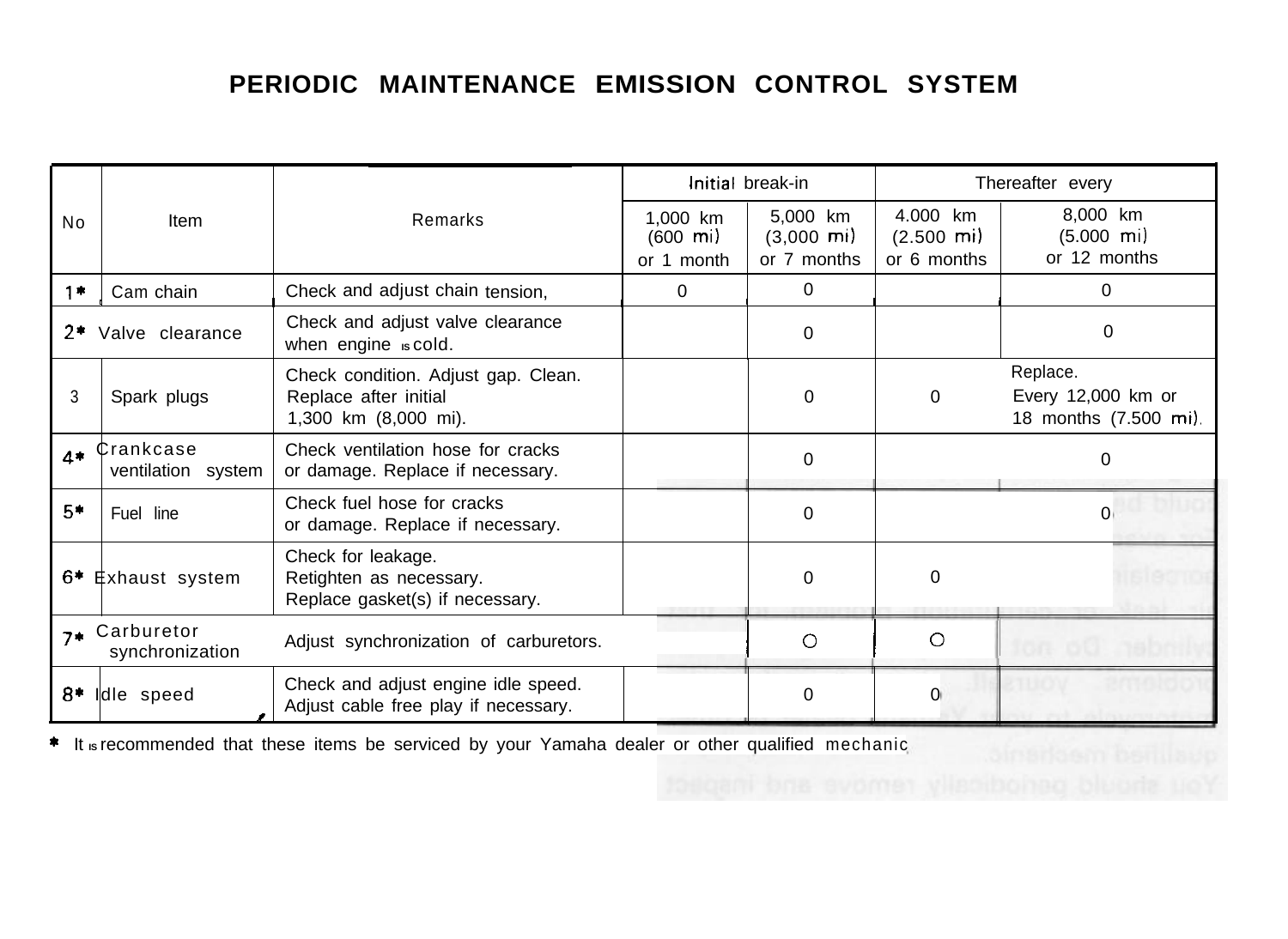#### Spark plug inspection

The spark plug is an important engine component and is easy to inspect. The condition of the spark plug can indicate something of the condition of the engine.

Normally, all spark plugs from the same engine should have the same color on the white porcelain insulator around the center electrode. The ideal color at this point is a medium to light tan color for a motorcycle that is being ridden normally. If one spark plug shows a distinctly different color, there could be something wrong with the engine. For example, a very white center electrode porcelain color could indicate an intake tract air leak or carburetion problem for that cylinder. Do not attempt to diagnose such problems yourself. Instead. take the motorcycle to your Yamaha dealer or other qualified mechanic.

You should periodically remove and inspect the spark plug because heat and deposits will cause any spark plug to slowly break down

and erode. If electrode erosion becomes excessive, or if carbon and other deposits are excessive, you should replace the spark plug and erode. If electrode erosion becomes ex-<br>
cessive, or if carbon and other deposits are<br>
excessive, you should replace the spark plug<br>
with one of the proper type.<br>
Standard spark plug:<br>
BP7ES (NGK) or Nt-7Y (QHAMMPION)<br> with one of the proper type. and erode. If electrode erosion becomes ex<br>
cessive, or if carbon and other deposits are<br>
excessive, you should replace the spark plug<br>
with one of the proper type.<br>
Standard spark plug:<br>
BP7ES (NGK) or NL-7Y (QLANMPION)<br>

# BP7ES (NGK) or N-7Y (CHAMPION)

Before installing any spark plug, measure the electrode gap with a wire thickness gauge and adjust to specifications.

When installing the plug, always clean the gasket surface and use a new gasket. Wipe off any grime from the threads and torque the spark plug properly.

Spark plug torque:  $2.0$  m-kg  $(14.5$  ft-lb)

 $-33-$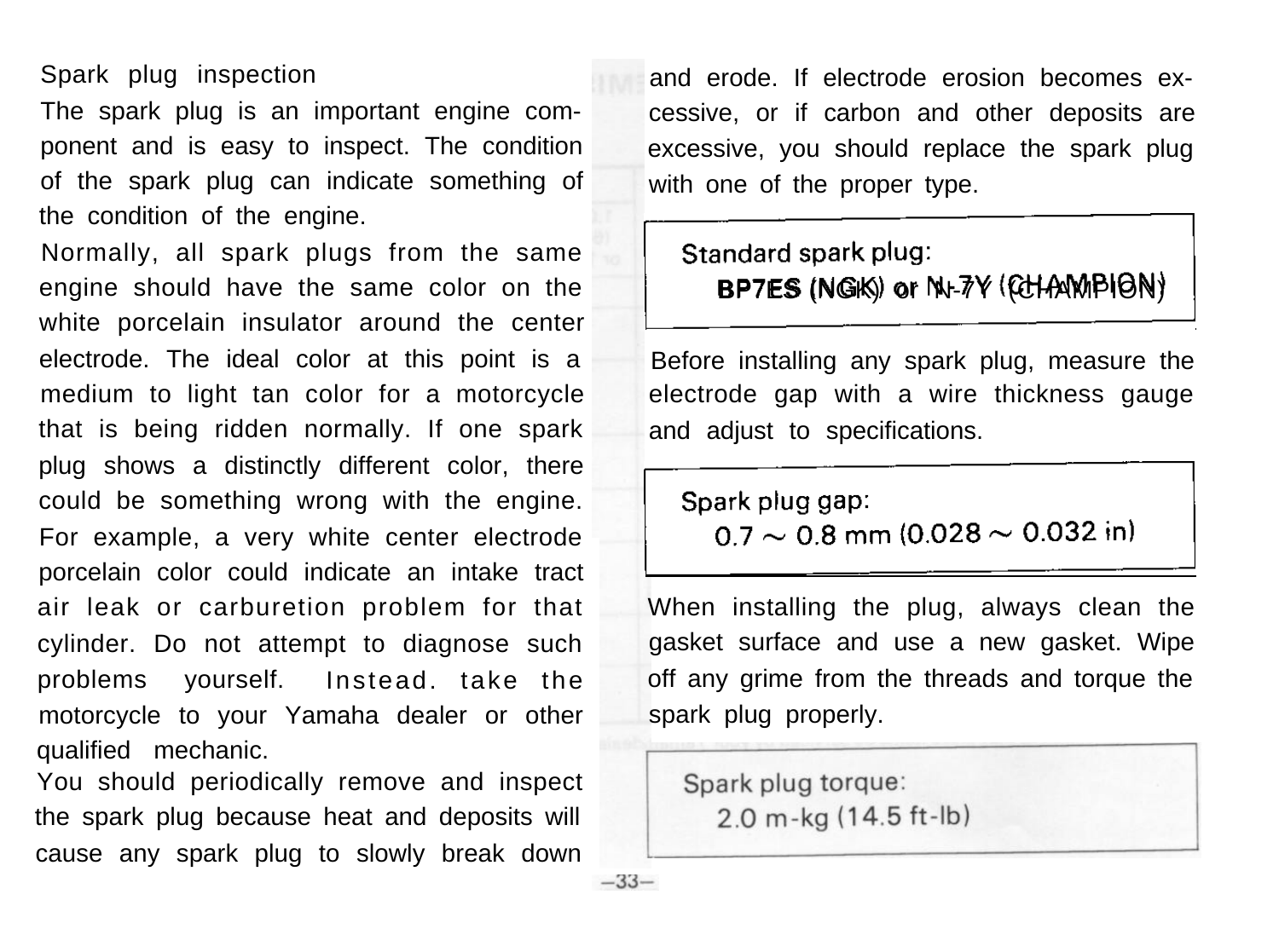#### NOTE:

If a torque wrench is not available when you are installing a spark plug. a good estimate of the correct torque is l/4 to l/2 turns past finger tights. Have the spark plug torqued to the correct value as soon as possible with a torque wrench.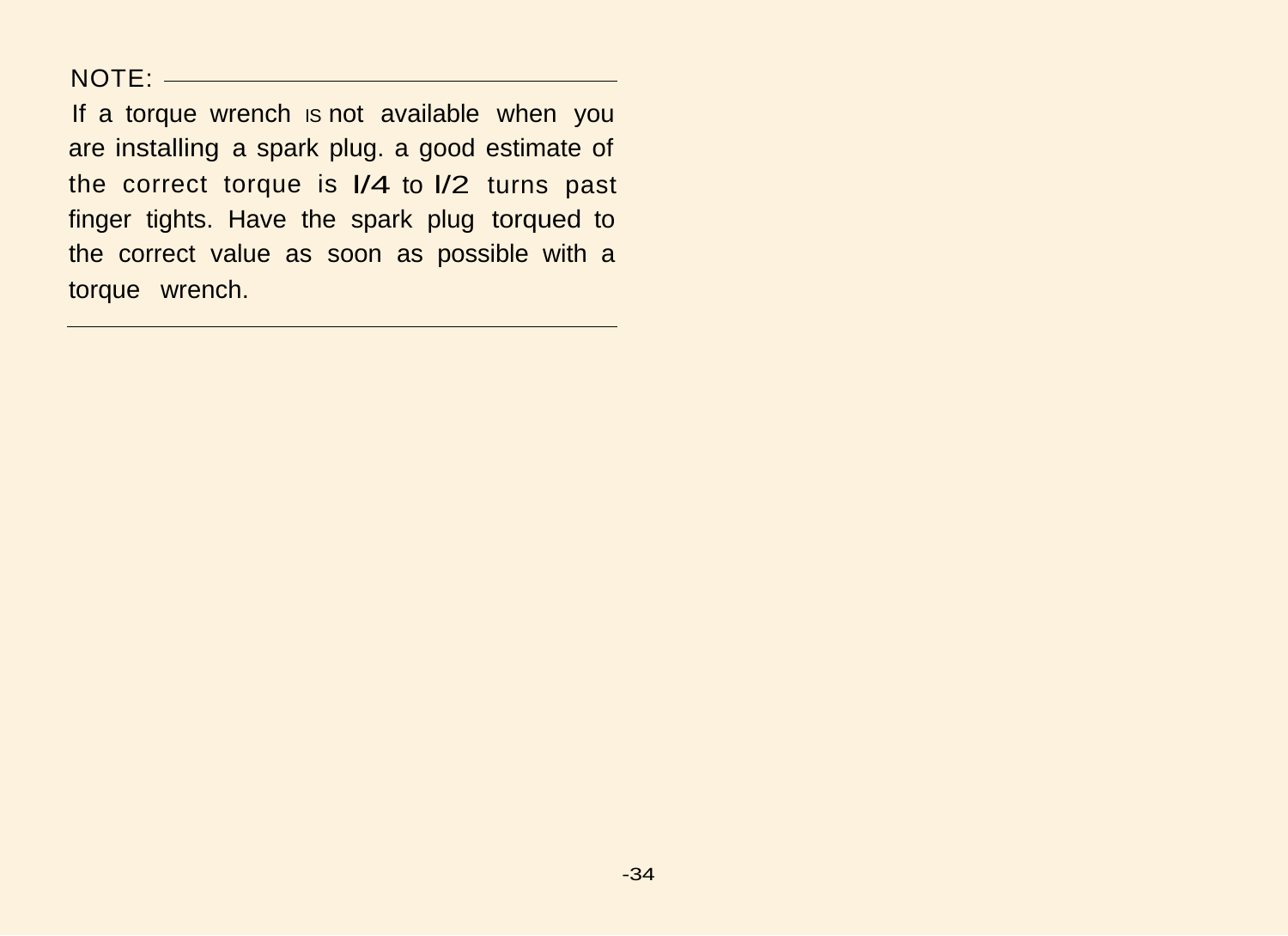# **GENERAL MAINTENANCE/LUBRICATION**

|           |                                          |                                                                                                       |                                                          | Initial break-In                               |                                                 | Thereafter every                                |                                                  |                                                    |
|-----------|------------------------------------------|-------------------------------------------------------------------------------------------------------|----------------------------------------------------------|------------------------------------------------|-------------------------------------------------|-------------------------------------------------|--------------------------------------------------|----------------------------------------------------|
| <b>No</b> | Item                                     | Remarks                                                                                               | Type                                                     | 1,000 km<br>$(600 \; \text{mi})$<br>or 1 month | 5,000 km<br>$(3.000 \text{ mi})$<br>or 7 months | 4,000 km<br>$(2,500 \text{ mi})$<br>or 6 months | 8.000 km<br>$(5,000 \text{ ml})$<br>or 12 months | 16,000 km<br>$(10,000 \text{ ml})$<br>or 24 months |
| 1         | Engine oil                               | Warm-up engine<br>before draining                                                                     | Refer to<br>page 38                                      | 0                                              | $\Omega$                                        | $\mathbf 0$                                     |                                                  |                                                    |
| 2         | Oil filter                               | Replace                                                                                               |                                                          | 0                                              | $\mathbf 0$                                     |                                                 | 0                                                |                                                    |
| 3         | gear oil                                 | Replace                                                                                               | Refer to<br>page 40                                      | $\mathbf 0$                                    |                                                 |                                                 | 0                                                |                                                    |
| 4         | Air filter                               | Dry type filter<br>Clean with<br>compressed air                                                       |                                                          |                                                | $\Omega$                                        |                                                 | $\Omega$                                         |                                                    |
| $5*$      | <b>Brake</b><br>system                   | Adjust free play<br>Replace pads<br>if necessary                                                      |                                                          | $\Omega$                                       | $\Omega$                                        | $\Omega$                                        |                                                  |                                                    |
| $6*$      | Clutch                                   | Adjust free play                                                                                      |                                                          | $\Omega$                                       | $\Omega$                                        | $\Omega$                                        |                                                  |                                                    |
| $7*$      | Control and<br>meter cable               | Apply chain lube<br>thoroughly                                                                        | Yamaha chain and<br>cable lube or<br>1 0W/30 motor oil   | 0                                              | $\Omega$                                        | $\Omega$                                        |                                                  |                                                    |
| $8*$      | Rear arm<br>pivot<br>bearings            | Check bearings<br>assembly for<br>looseness.<br>Moderately repack<br>every 16,000 km<br>$(10,000$ ml) | Medium<br>weight wheel<br>bearing grease                 |                                                |                                                 |                                                 |                                                  | Repack                                             |
| 9         | Brake pedal<br>and change<br>pedal shaft | Apply lightly                                                                                         | Yamaha chain<br>and cable lube<br>or 10W/30<br>motor oil |                                                | 0                                               | 0                                               |                                                  |                                                    |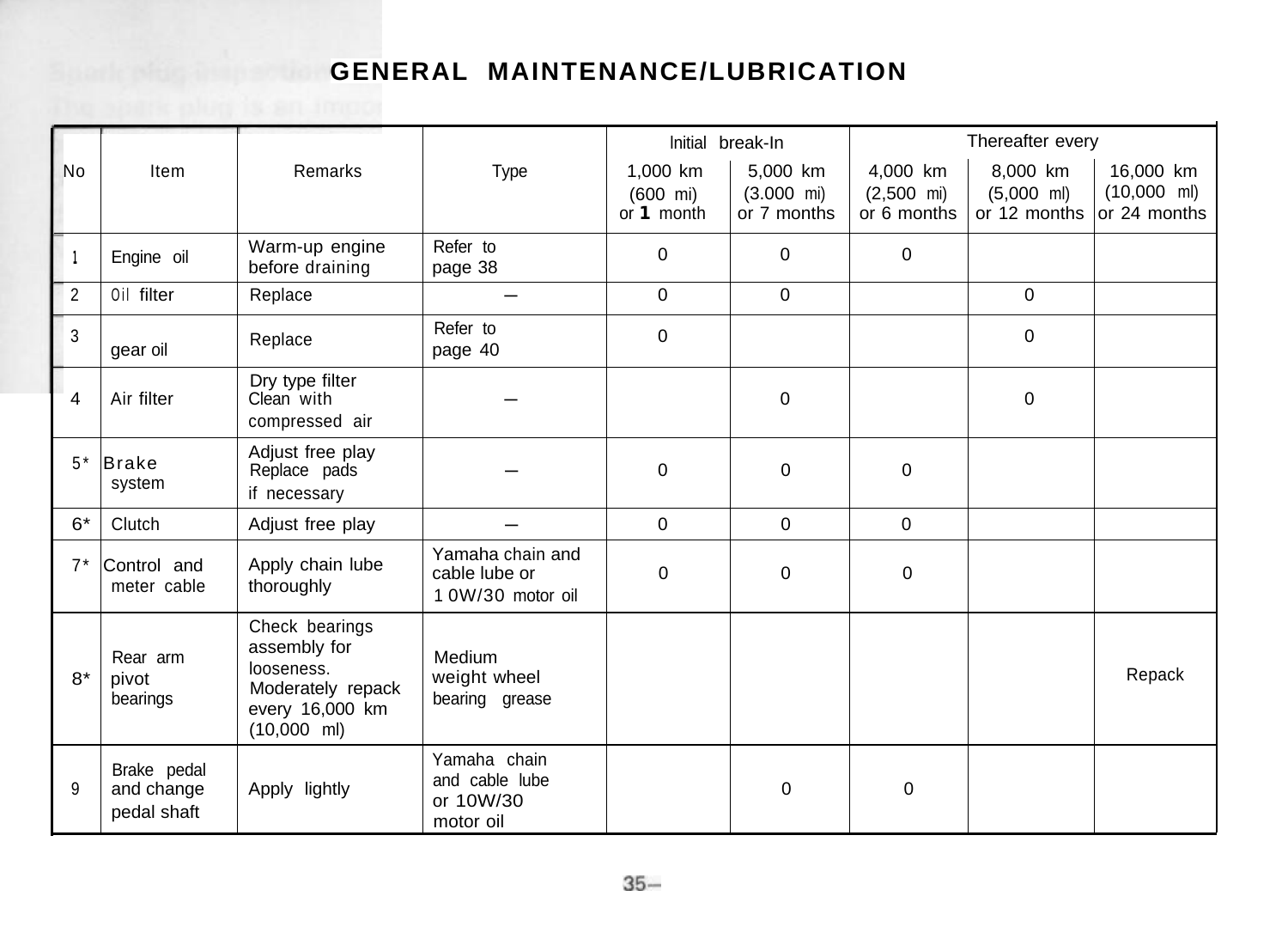|       | Item                                  | Remarks                                                                                                       | Type                                                     | Initial break-in           |                                                       | Thereafter every                   |                                                                           |                                    |
|-------|---------------------------------------|---------------------------------------------------------------------------------------------------------------|----------------------------------------------------------|----------------------------|-------------------------------------------------------|------------------------------------|---------------------------------------------------------------------------|------------------------------------|
| No.   |                                       |                                                                                                               |                                                          | 1,000 km<br>(600 mi)<br>ОT | 5,000 km<br>$(3,000 \text{ mi})$<br>month or 7 months | 4.000 km<br>$(2.500 \, \text{mi})$ | 8,000 km<br>$(5.000 \text{ mi})$<br>or 6 months or 12 months or 24 month' | 16,000 km<br>$(10.000 \text{ mi})$ |
| 10    | Center and<br>side stand<br>pivots    | <b>Apply lightly</b>                                                                                          | Yamaha chain<br>and cable lube<br>or 10W/30<br>motor oil |                            | 0                                                     | 0                                  |                                                                           |                                    |
| $11*$ | Front fork<br>oil                     | Drain completely.<br>Refill to<br>specification                                                               | Yamaha fork<br>oil 10Wt or<br>equivalent                 |                            |                                                       |                                    |                                                                           | 0                                  |
| $12*$ | Steering ball<br>bearing<br>and races | Check bearings<br>assembly for<br>looseness.<br>Moderately repack<br>every 16,000 km<br>$(10,000 \text{ mi})$ | Medium weight<br>wheel bearing<br>grease.                |                            | $\mathbf{0}$                                          | $\bf{0}$                           |                                                                           | Repack                             |
| 13*   | Wheel<br>bearings                     | Check bearings<br>for smooth rotation.<br>Replace if<br>necessary                                             |                                                          |                            | $\bf{0}$                                              | $\bf{0}$                           |                                                                           |                                    |
| 14    | <b>Battery</b>                        | Check specific<br>gravity. Check<br>breather pipe for<br>proper operation                                     |                                                          |                            | $\Omega$                                              | $\bf{0}$                           |                                                                           |                                    |

**It is recommended that these items be serviced by your Yamaha dealer or other qualified mechanic.**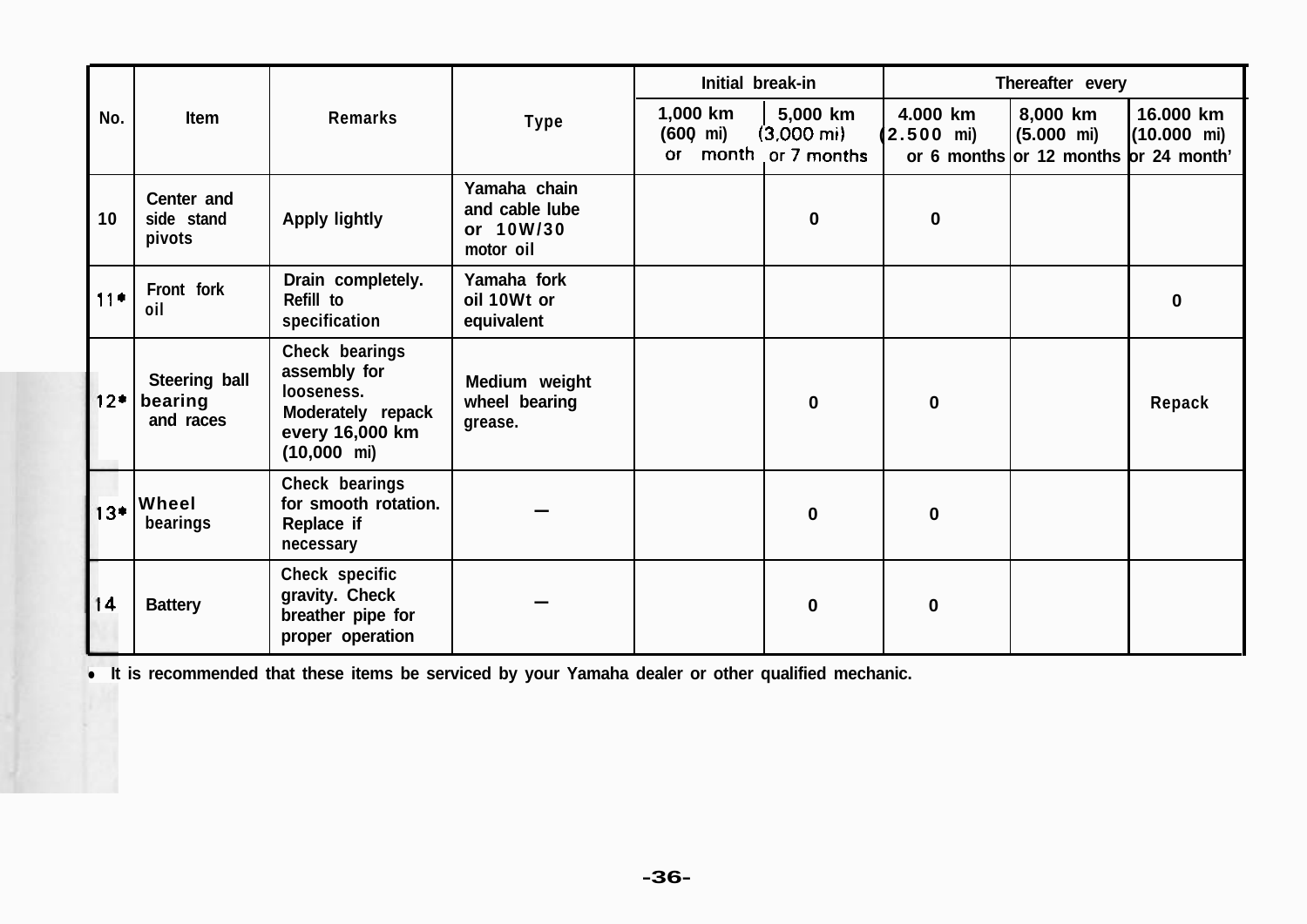# **Torque specifications**

(For a more complete list, refer to the Service Manual for this model.)

|                   | Use a torque wrench to tighten these items. It<br>is recommended that these items should be |                                  |             |
|-------------------|---------------------------------------------------------------------------------------------|----------------------------------|-------------|
|                   | в                                                                                           |                                  |             |
|                   |                                                                                             |                                  |             |
| $\mathsf{A}$      | B                                                                                           | General torque<br>specifications |             |
| (Nut)             | (Bolt)                                                                                      | m-kg                             | $ft$ - $lb$ |
| 10 <sub>mm</sub>  | 6 <sub>mm</sub>                                                                             | 0.6                              | 4.5         |
| $12 \, \text{mm}$ | 8 <sub>mm</sub>                                                                             | 1.5                              | 11          |
| $14 \text{ mm}$   | 10 <sub>mm</sub>                                                                            | 3.0                              | 22          |
| $17$ mm           | $12 \, \text{mm}$                                                                           | 5.5                              | 40          |
| $19$ mm           | 14 mm                                                                                       | 8.5                              | 61          |

checked occasionally, especially before a long trip. Always check the tightness of these items whenever they are loosened for any reason.

¥

| Item                               | Torque                   |  |  |  |
|------------------------------------|--------------------------|--|--|--|
| Spark plug                         | 2.0 m-kg (14.5 ft-lb)    |  |  |  |
| Engine drain plug                  | 4.3 m-kg (31.0 ft-lb)    |  |  |  |
| Middle drain gear plug             | 4.3 m-kg (31.0 ft-lb)    |  |  |  |
| Oil filter bolt                    | 3.2 m-kg (23.0 ft-lb)    |  |  |  |
| Change pedal                       | 1.0 m-kg (7.0 ft-lb)     |  |  |  |
| Front engine mount bolts           | 5.5 m-kg (40.0 ft-lb)    |  |  |  |
| Rear <sub>engine</sub> mount bolts | 2.5 m-kg (18.0 ft-lb)    |  |  |  |
| Steering pinch bolts               | 1.5 m-kg (11. 0 ft-lb)   |  |  |  |
| Shock absorber (top)               | 3.0 m-kg (21.5 ft-lb)    |  |  |  |
| (bottom)                           | 3.9 m-kg (28.0 ft-lb)    |  |  |  |
| Front wheel axle                   | 10.5 m-kg (76.0 ft-lb)   |  |  |  |
| Front axle holder                  | 2.0 m-kg (14.5 ft-lb)    |  |  |  |
| Rear wheel axle                    | 15.0 m-kg (108.5 ft-lb)  |  |  |  |
| Rear axle pinch bolt               | $0.6$ m-kg $(4.5$ ft-lb) |  |  |  |
| Front brake caliper bolt           | 2.5 m-kg (18.0 ft-lb)    |  |  |  |
| Final gear drain plug              | 2.3 m-kg (16.5 ft-lb)    |  |  |  |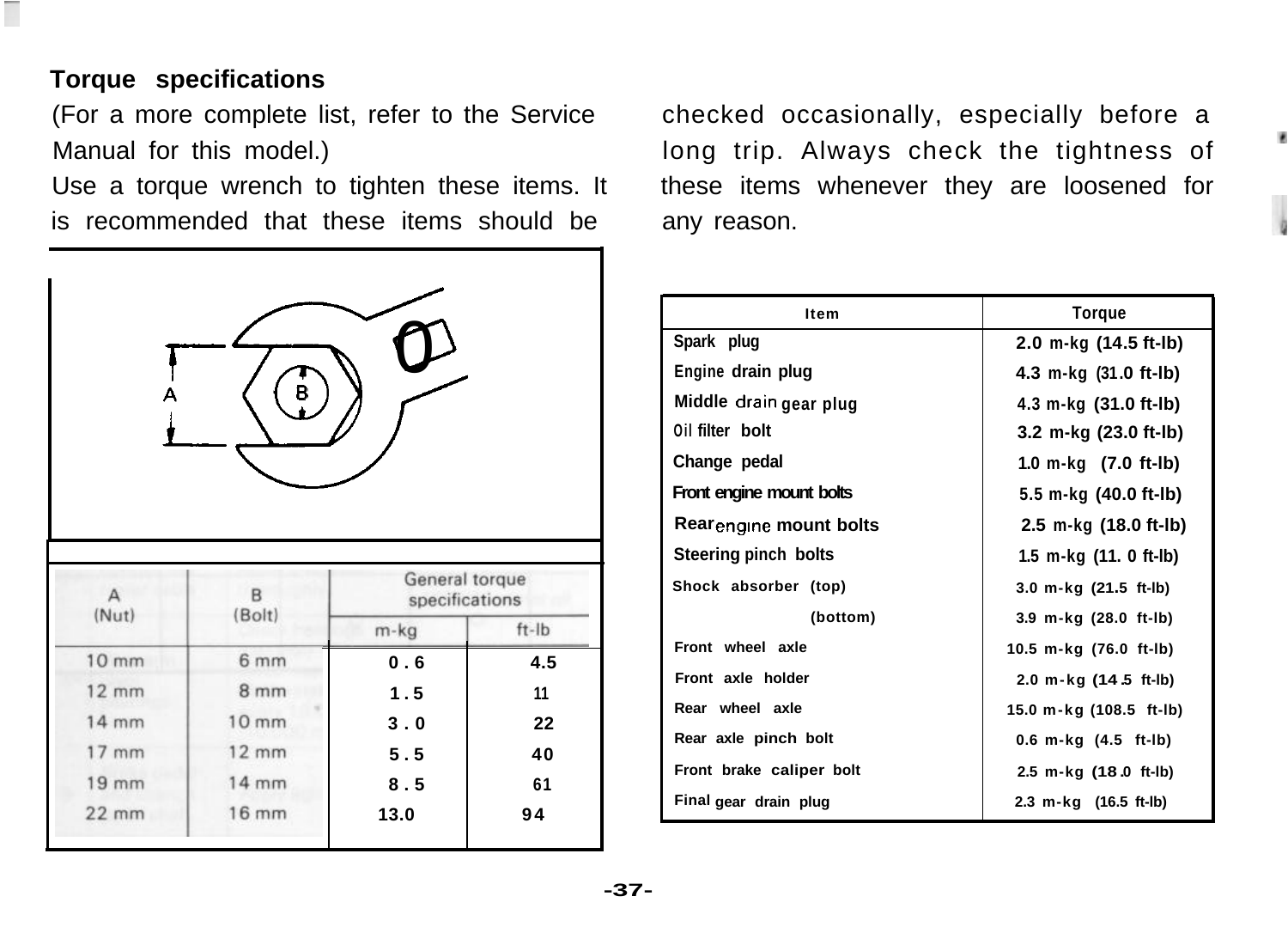Engine oil

- **1.** Oil level measurement
- a. Place the motorcycle on the center stand. Warm up the engine for several minutes.

#### NOTE:

Be sure the motorcycle is positioned straight up when checking the oil level; a slight tilt toward the side can produce false readings.

b. With the engine stopped, check the oil level through the level window located at the lower part of the right side crankcase cover.

#### NOTE:

Wait a few minutes until the oil level settles before checking.



- Level window
- Maximum mark
- 3 Minimum mark
	- c. The oil level should be between maximum and minimum marks. If the level is lower. add sufficient oil to raise it to the proper level.
	- 2. Engine oil and oil filter replacement
	- a. Start the engine and stop it after a few minutes of warm-up.
	- b. Place an oil pan under the engine and remove the oil filler cover.
	- **C.** Remove the drain plug and drain the oil.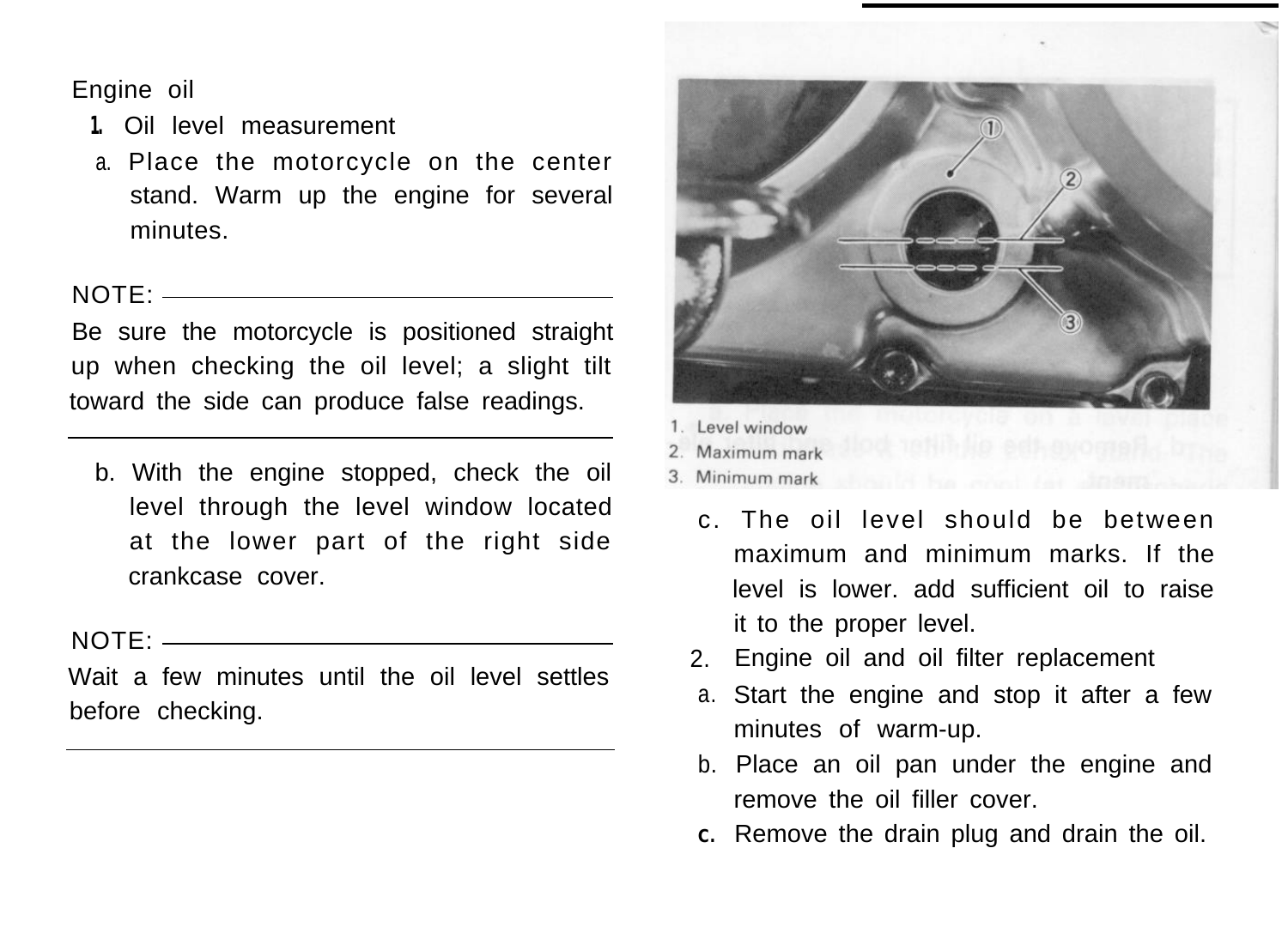

**d. Remove the oil filter bolt and filter element.**



1. Oil filter cover

**e. Re-install the drain plug (make sure it is tight).**

# **Drain plug torque: 4.3 m-kg (31 .O ft-lb)**

**f. Install the new oil filter element. new "O" ring and filter cover, tighten the oil filter bolt.**

**Oil filter bolt: 3.2 m-kg (23.0 ft-lb)**

#### **NOTE:**

**Make sure the "O" ring is positioned properly.**



<sup>1.</sup> Proper O-ring position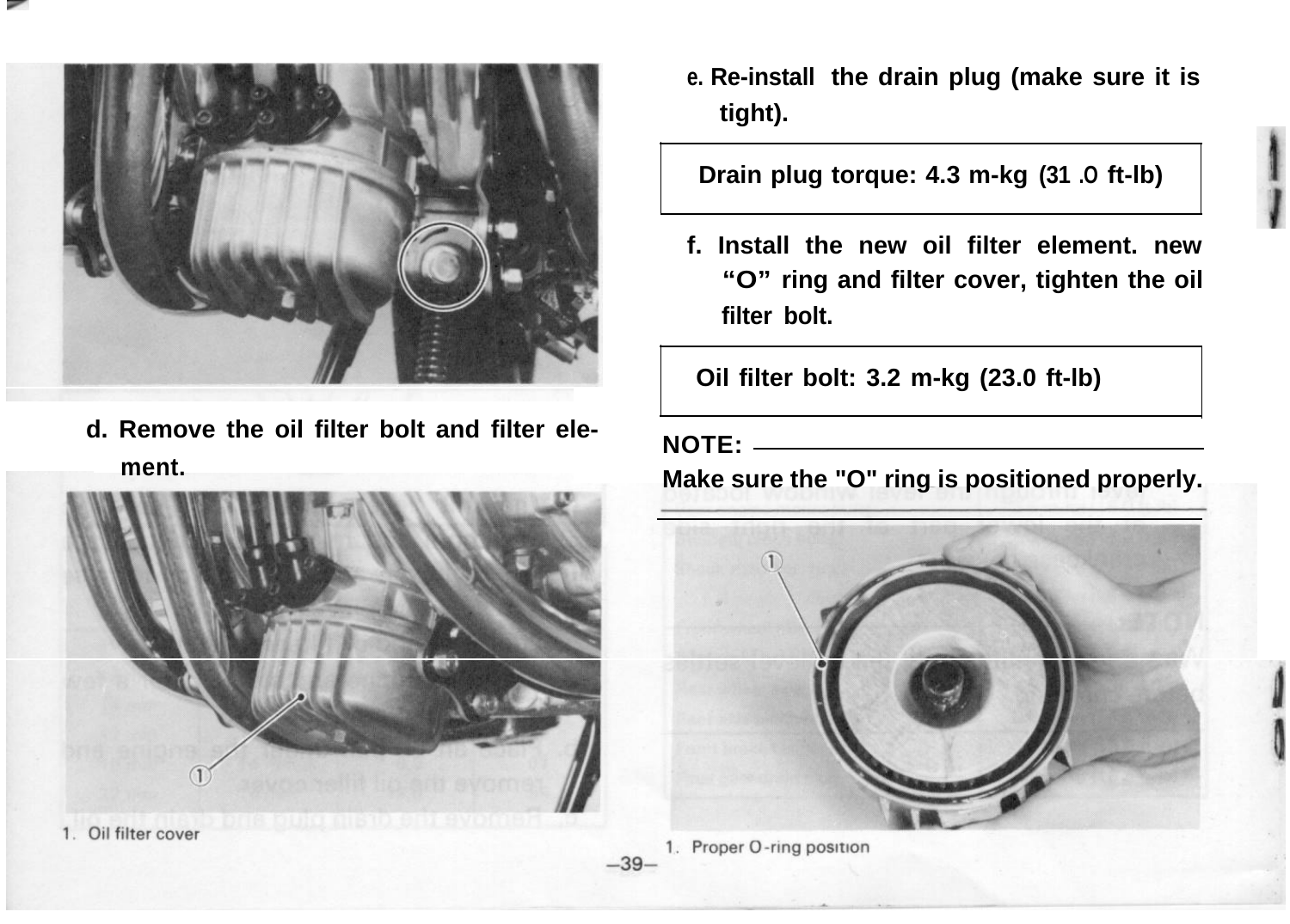g. Add oil through the oil filler hole.





**I** h After replacement of engine oil, and/or oil filter, be sure to check the oil pressure and for any oil leakage. The oil pressure indicator light should go off after the engine is started.

I

-CAUTION:-If the indicator light flickers or remains on, immediately stop the engine and consult your Yamaha dealer or other qualified mechanic.

#### **Middle gear/Final gear oil**

- **1.** Oil level measurement
- a. Place the motorcycle on a level place and place it on the center stand. The engine should be cool (at atmospheric temperature).
- b Remove the oil filler cap. Check the oil level with level gauge (from tool kit) as shown. The correct oil level is between the two marks on each end of the level gauge. Use the tool end marked "REAR" for measuring the rear (final) gear case. Use the end marked "MIDDLE" for measuring the middle gear case.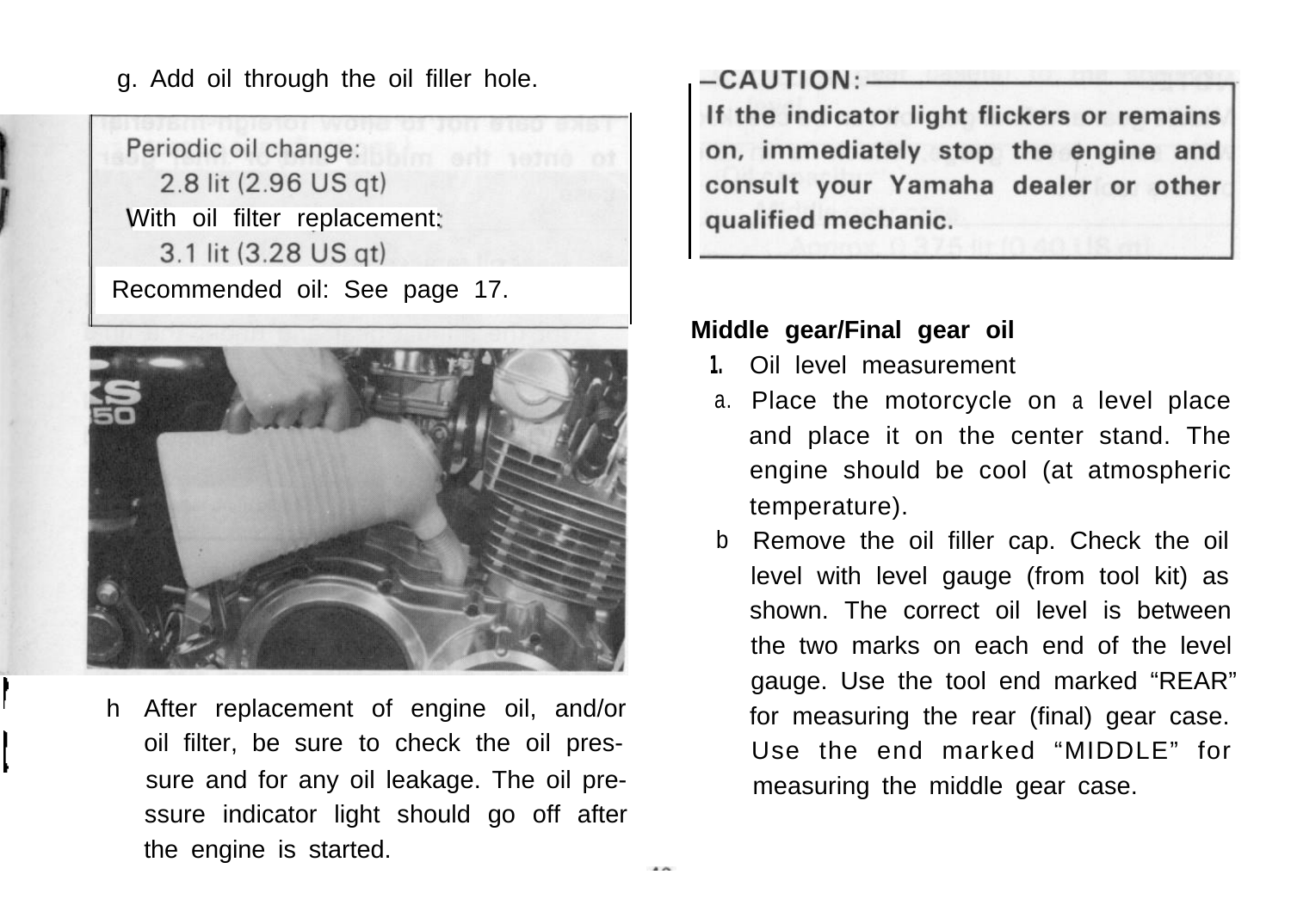#### **NOTE:**

**Middle gear and final gear oil can be checked with same level gauge, which is in the owners tool kit.**



# CAUTION:-

**Take care not to allow foreign material** to enter the middle and/or final gear case.

- **2. Gear oil replacement**
- **a. Place an oil pan under the transmission for the middle gear and under the final gear case.**
- **b. Remove the middle and/or final gear oil filler cap(s) and the drain plug(s), and drain the oil.**

### **-WARNING:**

**When draining or filling, take care not to allow foreign material to enter the middle and/or final gear case. Do not allow the gear oil to contact the tire and wheel.**